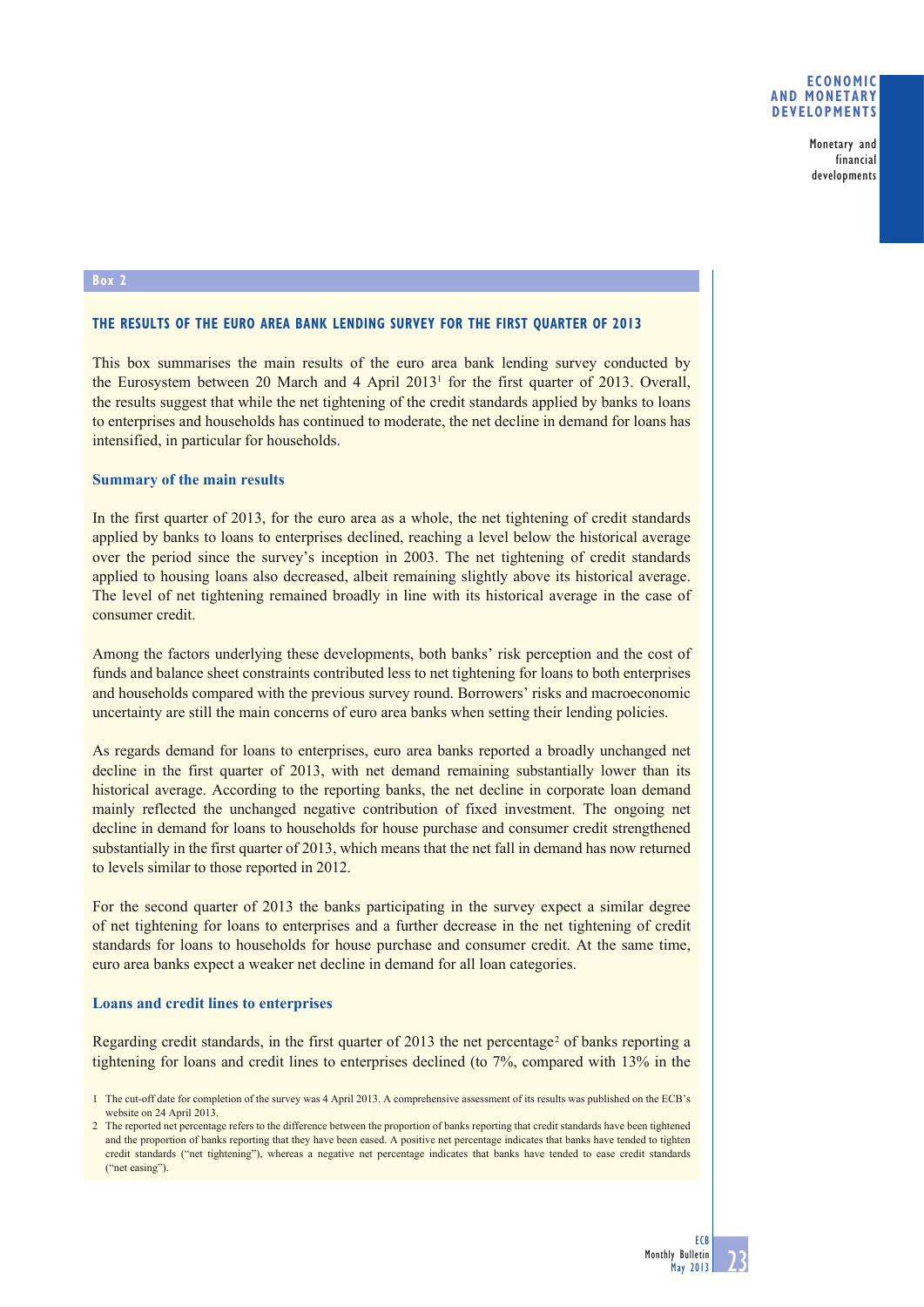

Notes: In panel (a), the net percentages refer to the difference between the sum of the percentages for "tightened considerably" and "tightened somewhat" and the sum of the percentages for "eased somewhat" and "eased considerably". The net percentages for the questions related<br>to the factors are the difference between the percentage of banks reporting that the giv the expected changes over the next three months.

previous quarter; see Chart A), reaching a level below the historical average since the start of the survey in 2003. At the time of the previous survey round, participating banks had expected a higher degree of net tightening in the first quarter of 2013 (15%).

In the first quarter of 2013 the net tightening of credit standards declined across maturities and borrowers. More specifically, euro area banks reported net tightening of credit standards on loans to small and medium-sized enterprises (SMEs) and large firms of 7% and 4% respectively (compared with 12% and 15% in the fourth quarter of 2012), thus suggesting that the overall net tightening of credit standards was applied slightly more to small and medium-sized enterprises than to large firms. The surveyed banks also reported that the net tightening of credit standards declined for both short-term loans (5%, compared with 10% in the fourth quarter of 2012) and long-term loans (11%, compared with 15%).

Looking at the underlying factors, the net percentage of euro area banks reporting that the cost of funds and balance sheet constraints contributed to a tightening of credit standards declined moderately in the first quarter of 2013. More specifically, the reported contribution of costs related to banks' capital positions decreased (to 5%, from 8% in the fourth quarter of 2012), while the reported contributions of banks' access to market funding  $(-1)$ %, compared with  $4\%$  in the fourth quarter of 2012) and banks' liquidity positions (-3%, compared with 0% in the fourth quarter of 2012) both pointed to a marginal easing of credit standards. Similarly, the impact of risk perceptions on the tightening of credit standards was also reported to have declined, albeit remaining at a relatively high level. Finally, competitive pressures were reported to have contributed to a net easing of credit standards in the first quarter of 2013.

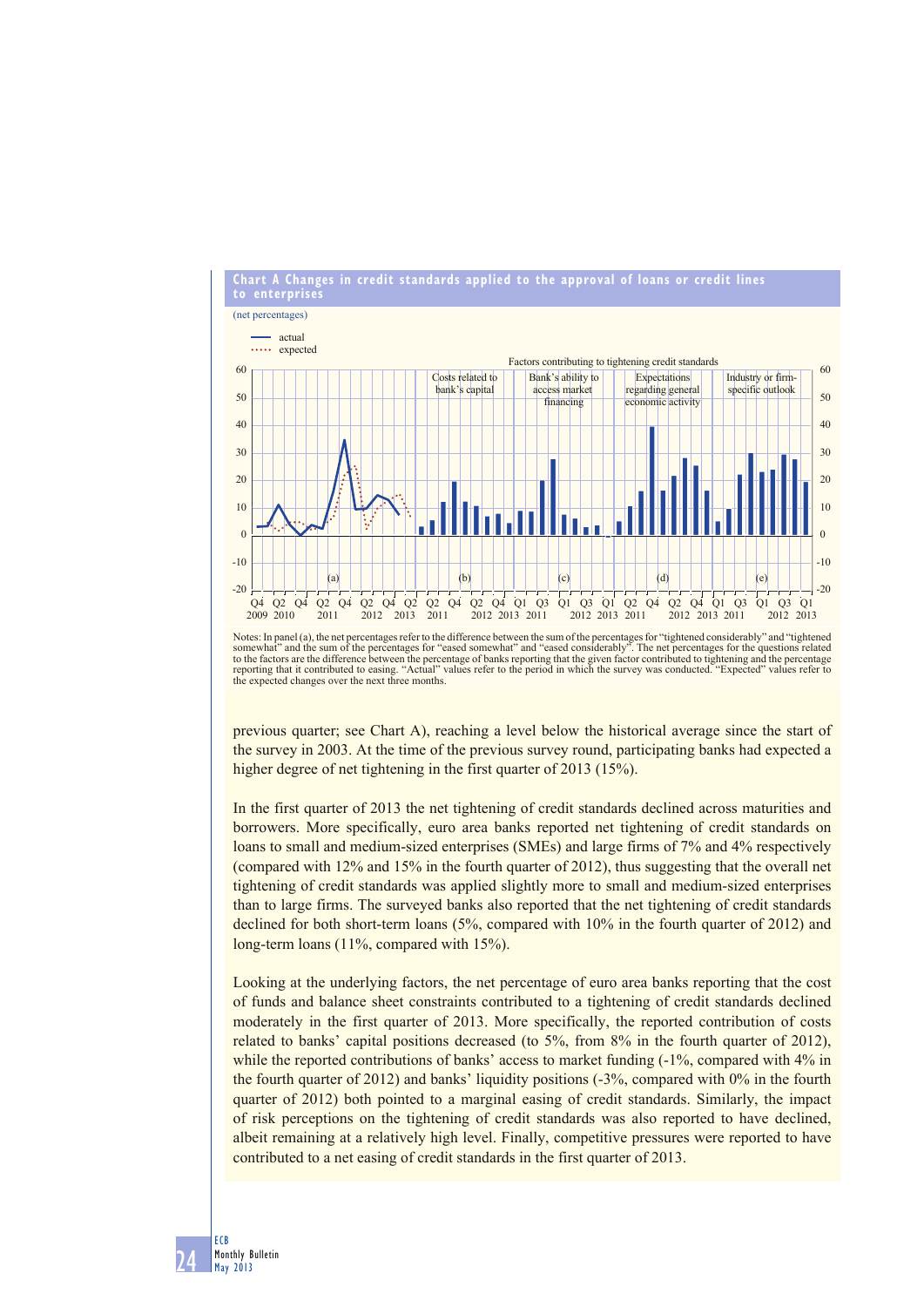# **ECONOMIC AND MONETARY DEVELOPMENTS**

Monetary and financial developments



Note: The net percentages refer to the difference between the sum of the percentages for "tightened considerably" and "tightened somewhat" and the sum of the percentages for "eased somewhat" and "eased considerably".

The decline in the net tightening of credit standards in the first quarter of 2013 was reflected in the developments for most lending terms and conditions (see Chart B). In particular, in the first quarter of 2013 the widening of margins decreased for average loans (to 11%, from 23% in the fourth quarter of 2012), as well as for riskier loans (to 24%, from 31% in the fourth quarter of 2012). Banks also reported a decline in the tightening impact of both restrictions on the size of loans (to 2%, from 11% in the fourth quarter of 2012) and collateral requirements (to 4%, from 8% in the fourth quarter of 2012). By contrast, the tightening contribution of non-interest rate charges increased slightly (to 5%, from 2% in the fourth quarter of 2012).

Looking ahead, on balance, euro area banks expect a similar degree of net tightening in the credit standards applied to loans to enterprises in the second quarter of 2013 (7%). The net tightening of credit standards is also expected to remain broadly unchanged in the case of loans to SMEs (6%, compared with 7% in the first quarter of 2013) and to increase somewhat for loans to large firms (to 9%, from 4% in the first quarter of 2013). Across maturities, the net tightening of credit standards is expected to remain broadly stable for both short-term loans (4%, compared with 5% in the first quarter of 2013) and long-term loans (10%, compared with 11% in the first quarter of 2013).

Turning to demand, in the first quarter of 2013 the net decline in reported demand for loans to enterprises remained broadly unchanged compared with the previous survey round (-24%, compared with -26%; see Chart C), with net demand remaining substantially lower than the historical average. Moreover, the decline was more pronounced than had been expected by respondents in the previous survey round (-11%). The net decline in demand for loans was broadly stable across borrowers and maturities, with the exception of short-term loans. Regarding the latter, participating banks reported a net decline of -8% in the first quarter of 2013, compared with -16% in the last quarter of 2012. More generally, the net decline in demand appears to have been relatively similar for large firms and SMEs (-26% for both categories), but stronger for long-term loans than for short-term loans (-32% and -8% respectively).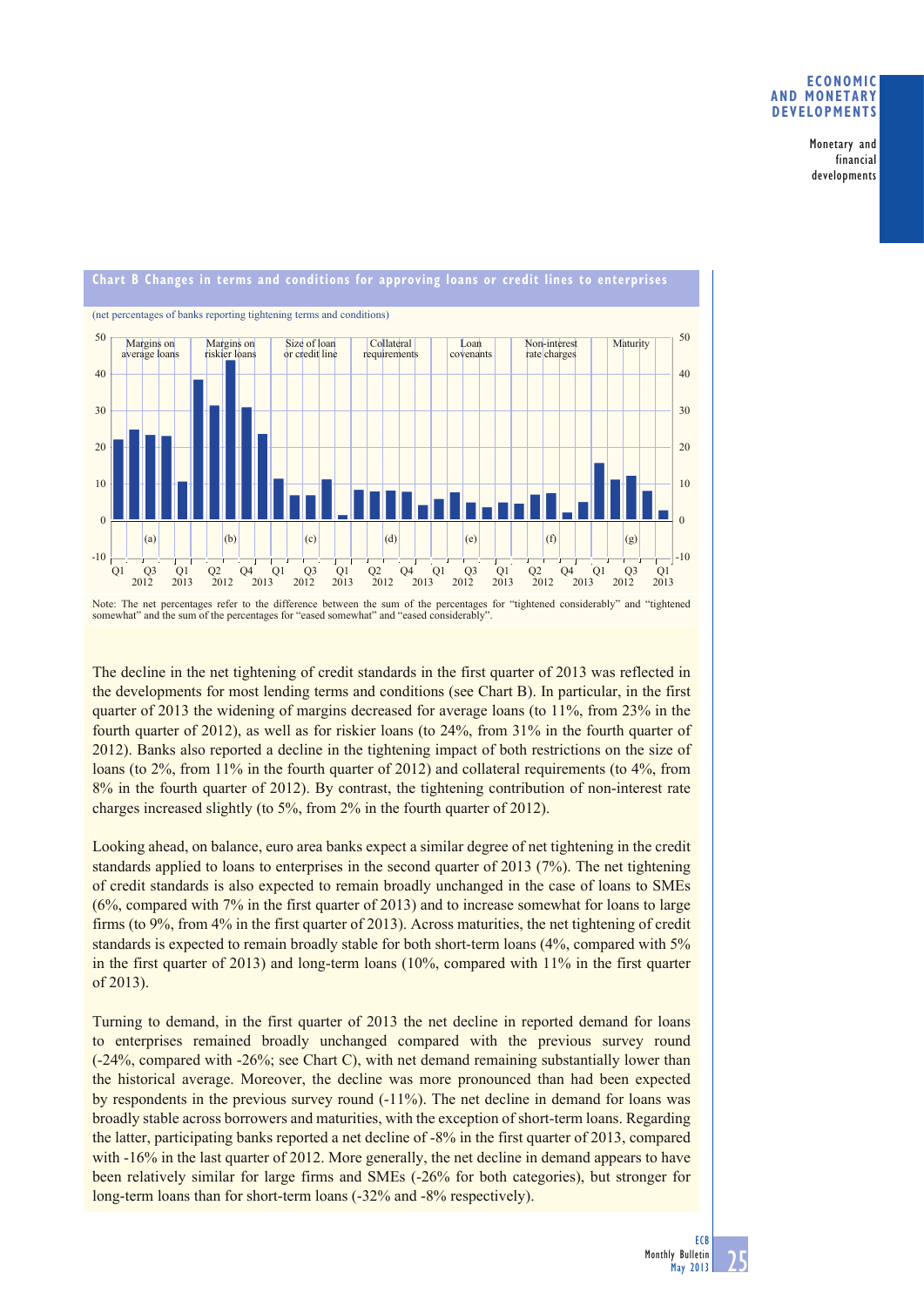

Notes: In panel (a), the net percentages refer to the difference between the sum of the percentages for "increased considerably" and "increased somewhat" and the sum of the percentages for "decreased somewhat" and "decreased considerably". The net percentages for<br>the questions related to the factors are the difference between the percentage of banks rep conducted. "Expected" values refer to the expected changes over the next three months.

As in the previous quarter, the net fall in demand was mainly driven by the substantial negative impact of reduced fixed investment (-33%, compared with -31%) on financing needs. Similarly, mergers and acquisitions (-10%, compared with -15% in the fourth quarter of 2012) continued to contribute to a decrease in loan demand, but to a lesser extent. By contrast, inventories and working capital (1%, compared with -4% in the fourth quarter of 2012) made a slight positive contribution to net demand. The use of most alternative sources of finance contributed to the net decline in demand for loans, with the exception of loans from non-banks, which made a positive contribution to net demand (1%, compared with -3% in the fourth quarter of 2012).

Looking ahead, banks expect a considerably smaller net decline in demand for loans to enterprises in the second quarter of 2013 (-4%). The net decline in demand is expected to apply to loans to both large firms and SMEs (-5% and -1% respectively) and to affect long-term loans (-11%) more markedly than short-term loans, where a net increase is foreseen (3%).

#### **Loans to households for house purchase**

With regard to credit standards, in the first quarter of 2013 the net percentage of banks reporting a tightening for loans to households for house purchase declined slightly (14%, compared with 18% in the last quarter of 2012; see Chart D), while remaining above its historical average. This decline was less pronounced than had been anticipated in the previous survey round (9%). As in the case of loans to enterprises, the decline in net tightening in the first quarter of 2013 was mainly driven by reduced pressures from the cost of funds and balance sheet constraints (4%, compared with 9% in the fourth quarter of 2012), as well as a decline in the contribution from banks' risk perceptions. The tightening impact of the general economic outlook declined (to 14%, from 20%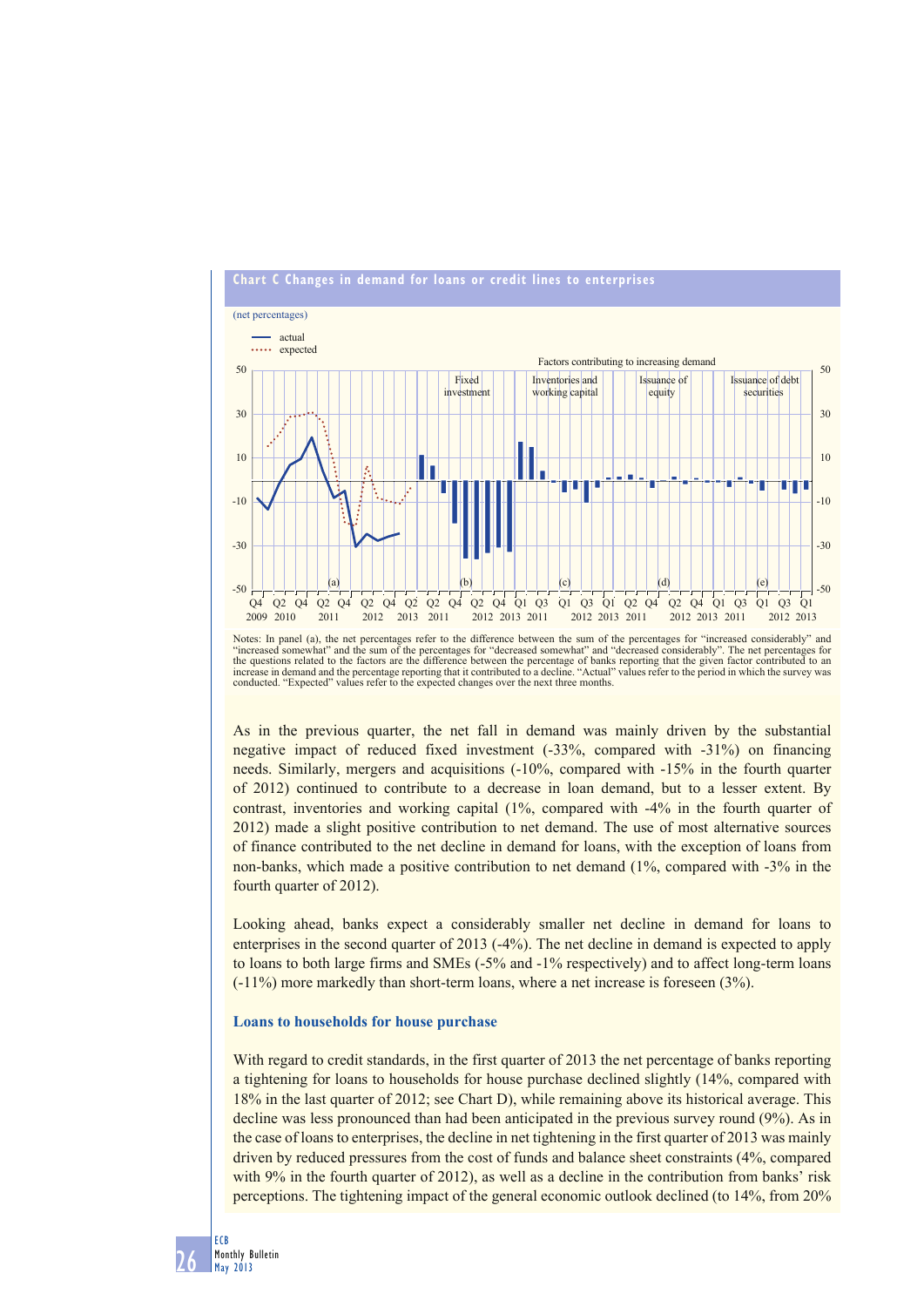# **ECONOMIC ANd MONETARy dEvElOPMENTS**

Monetary and financial developments



in the fourth quarter of 2012), while that of housing market prospects remained broadly unchanged (16%, compared with 18% in the fourth quarter of 2012). Competitive pressures were reported to

have remained broadly unchanged.

Most terms and conditions on housing loans were tightened to a lesser degree in the first quarter of 2013. More specifically, margins on average loans were reported to have narrowed (-1%, compared with 8% in the fourth quarter of 2012), while the net percentage of banks reporting a widening of margins on riskier loans declined (10%, compared with 24% in the fourth quarter of 2012). In addition, responses regarding non-price terms and conditions pointed to a slight moderation in the contributions made to net tightening by collateral requirements (5%, compared with 8% in the fourth quarter of 2012) and the maturities of loans and non-interest rate charges (6% and 2% respectively, compared with 9% and 3% in the fourth quarter of 2012), while indicating an increase in the case of loan-to-value ratios (to 8%, from 4% in the fourth quarter of 2012).

Looking ahead, banks expect a somewhat lower degree of net tightening for loans for house purchase (10%) in the second quarter of 2013.

Turning to loan demand, euro area banks reported a contraction in net terms in demand for housing loans (-26%, compared with -11% in the fourth quarter of 2012; see Chart E), with net demand standing well below its historical average. Regarding the underlying factors, the contributions made to the net decline in demand were particularly pronounced in the case of non-housing-related consumption (-19%, compared with -10% in the fourth quarter of 2012) and, to a lesser extent, housing market prospects (-17%, compared with -13% in the fourth quarter of 2012) and consumer confidence (-29%, compared with -20% in the fourth quarter of 2012). By contrast, the contribution made to the net decline in demand by the use of household savings as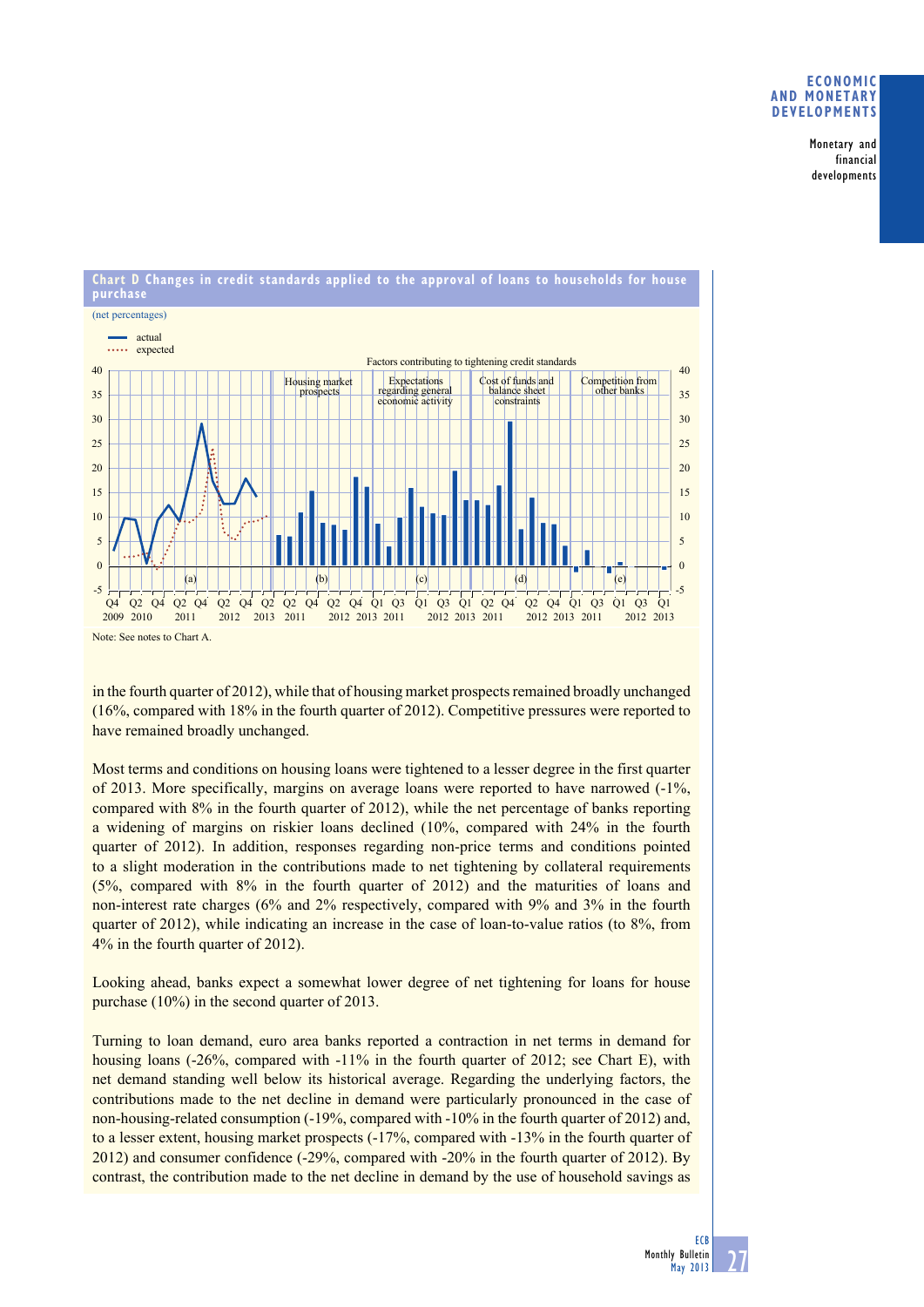

Notes: The net percentages refer to the difference between the sum of the percentages for "increased considerably" and "increased<br>somewhat" and the sum of the percentages for "decreased somewhat" and "decreased considerabl

an alternative source of finance remained broadly unchanged (at -13%, compared with -15% in the fourth quarter of 2012).

Looking ahead, banks expect a more contained net decline in demand for housing loans (-9%) for the second quarter of 2013.

### **Consumer credit and other lending to households**

For the first quarter of 2013 euro area banks reported broadly unchanged net tightening of credit standards for consumer credit (7%, down from 9%; see Chart F), in line with its historical average. As with loans to enterprises and housing loans, pressures stemming from the cost of funds and balance sheet constraints receded in the first quarter of 2013, albeit only very marginally (to  $1\%$ , from  $3\%$  in the fourth quarter of 2012). At the same time, the net percentage of banks reporting that expectations regarding the economic outlook and the creditworthiness of loan applicants affected credit standards for consumer credit declined in the first quarter of 2013 (to 7%, from 13% in the fourth quarter of 2012, in the case of expectations regarding the economic outlook; and to 7%, from 12% in the fourth quarter of 2012, in the case of the creditworthiness of loan applicants).

With regard to the terms and conditions for approving consumer credit, banks reported a narrowing of margins on average loans (-2%, compared with 12% in the previous survey round), whereas margins on riskier loans were widened, albeit to a lesser degree (4%, compared with 17% in the fourth quarter of 2012). In addition, the net tightening of non-price terms and conditions on consumer credit reached a neutral stance.

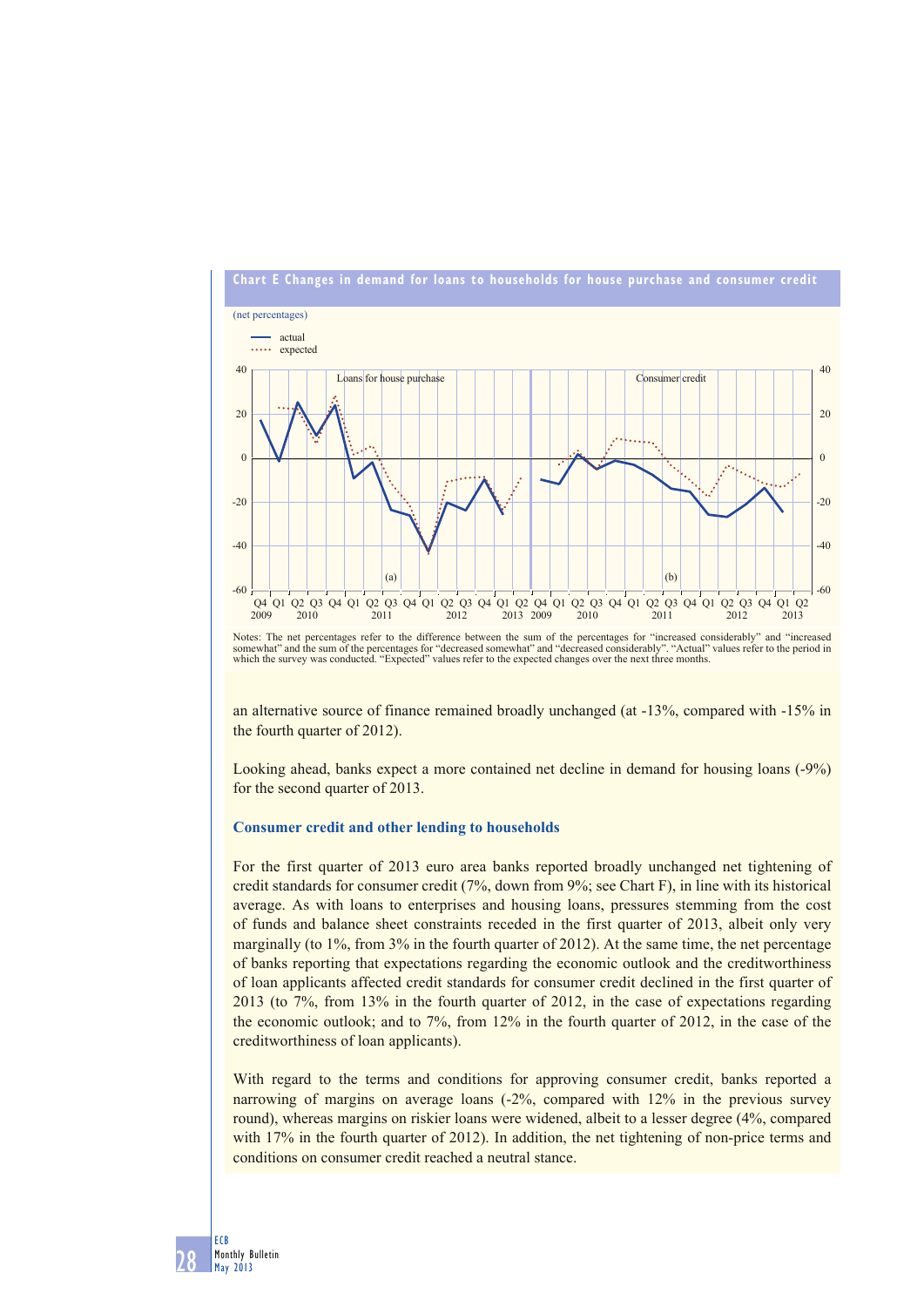# **ECONOMIC AND MONETARY DEVELOPMENTS**

Monetary and financial developments



Looking ahead, in net terms, only 3% of banks expect a further tightening of credit standards on consumer credit and other lending to households in the second quarter of 2013.

In the first quarter of 2013 the surveyed banks reported a strengthening, in net terms, in the decline of demand for consumer credit (-25%, compared with -14% in the previous quarter; see Chart E). This was mainly explained by reduced household spending on durable goods (-27%, down from -17% in the fourth quarter of last year) and a decrease in consumer confidence (-25%, compared with -22% in the last quarter of 2012).

Looking ahead to the second quarter of 2013, euro area banks expect a moderation in the net decline of demand for consumer credit (-7%).

# **Ad hoc question on the impact of market tensions**

As in previous survey rounds, the April 2013 bank lending survey contained an ad hoc question aimed at assessing the extent to which financial market tensions affected banks' access to retail and wholesale funding in the first quarter of 2013, and the extent to which they might still have an effect in the second quarter of 2013.

On balance, in the first quarter of 2013 euro area banks reported a further, albeit less pronounced, improvement in their access to retail and wholesale funding across most funding categories compared with the previous quarter (see Chart G). Looking ahead, for the second quarter of 2013 banks expect improvements in funding conditions to moderate further for most funding segments (except for securitisation, where a deterioration is expected).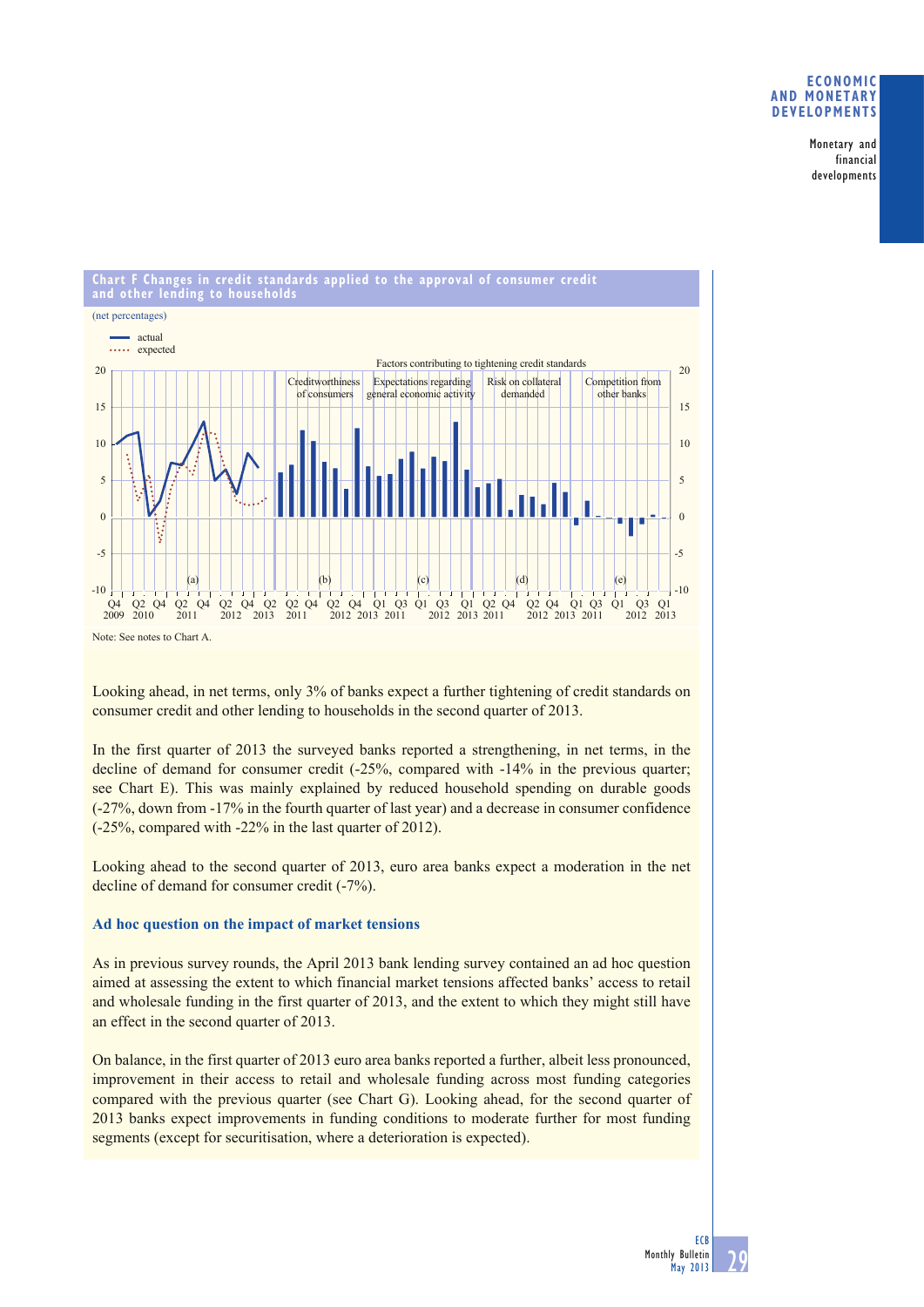

Note: The net percentages are defined as the difference between the sum of the percentages for "deteriorated considerably" and "deteriorated somewhat" and the sum of the percentages for "eased somewhat" and "eased considerably".

# **Ad hoc question on the impact of the sovereign debt crisis on banks' funding conditions, credit standards and credit margins**

As in previous survey rounds, the questionnaire for the April 2013 survey included an ad hoc question aimed at assessing the impact of the sovereign debt crisis on banks' funding conditions, credit standards and credit margins.

Replies to the April 2013 survey indicated that the impact of sovereign debt tensions on banks' funding conditions abated slightly in some segments in the first quarter of 2013 (see Chart H). On balance, around 1% and 4% of euro area banks respectively reported that their direct exposure to sovereign debt and "other effects" contributed to unchanged, or a marginal tightening of, funding conditions (compared with a net easing impact of -1% and a net tightening impact of 14% respectively in the previous quarter). By contrast, the value of sovereign collateral contributed to a marginal net easing of funding conditions (-3%, compared with -1% in the fourth quarter of 2012).

Compared with the January survey round, the reported impact of the sovereign debt crisis on euro area banks' credit standards receded in the first quarter of 2013. The decline was broadly based across lending categories and transmission channels, but particularly strong for loans to enterprises and only marginal in the case of loans to households. At the same time, banks reported that the impact of the sovereign debt crisis on their credit margins had declined for loans to households, but increased marginally for loans to enterprises.